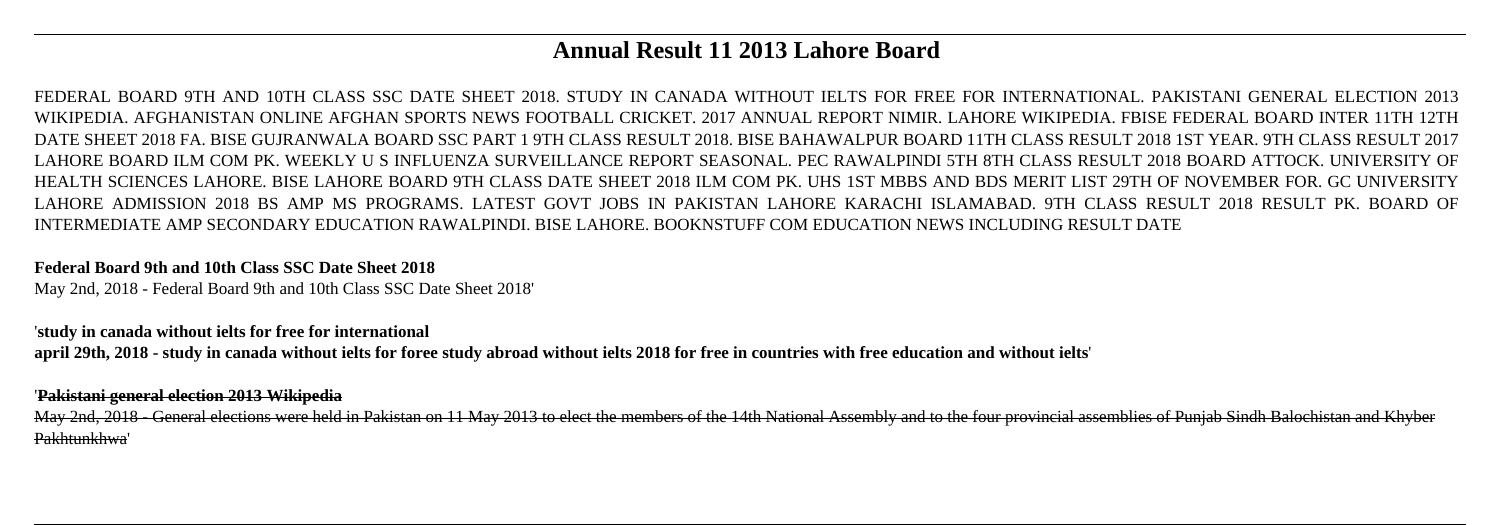### '**Afghanistan Online Afghan Sports News Football Cricket**

**May 2nd, 2018 - December 8 2014 Afghan squad for cricket World Cup announced Afghanistan comes in 3rd in handball Water polo training session announced The Afghanistan Cricket Board ACB has announced the 30 member preliminary squad for the 2015 ICC International Cricket Council World Cup**''*2017 Annual Report Nimir April 30th, 2018 - Annual Report 2017 1 01 â€* "â€" Corporate Data 02 Company Information 03 Vision And Mission Statement 04 Chairman's Message 05 CEO's Message' '**Lahore Wikipedia**

April 28th, 2018 - Lahore Urdu  $\tilde{U}, \mathcal{O}\mathcal{S}\hat{U} \cdot \hat{U} \mathcal{O} \pm \hat{E} \tilde{Z}$  Punjabi  $\tilde{U}, \hat{U} \cdot \hat{U} \cdot \hat{U} \cdot \hat{U} \cdot \hat{Z} \pm \hat{E} \cdot \hat{H}$  is the capital city of the Pakistani province of Punjab and is the country

#### '**FBISE Federal Board Inter 11th 12th Date Sheet 2018 FA**

May 1st, 2018 - FBISE Federal Board Inter 11th 12th Date Sheet 2018 FA FSc Part 1 2 HSSC Roll Number Slips will be issued within 15 Days annual examinations of the Intermediate'

### '**Bise Gujranwala Board SSC Part 1 9th Class Result 2018**

# **May 2nd, 2018 - Find Bisegrw Com 9th Class Result 2018 Gujranwala Board SSC Part 1 Results Online Result Of Bise Gujranwala 9th Results To Be Declared In September**'

#### '**Bise Bahawalpur Board 11th Class Result 2018 1st Year**

April 29th, 2018 - Board of intermediate and secondary education Bahawalpur board Announced Inter Part 1 11th Class 1st Year Annual Examination Result on dated 10 October 2018 Bahawalpur HSSC Part 1 Results online check to

#### '**9th Class Result 2017 Lahore Board ilm com pk**

May 1st, 2018 - 9th Class Result 2017 Lahore Board will has been announced on during the month of August The date of declaration of the annual 9th class result 2017 has been settled with the consent of the Chairman of Lahore Board and that will be during August' '*weekly u s influenza surveillance report seasonal*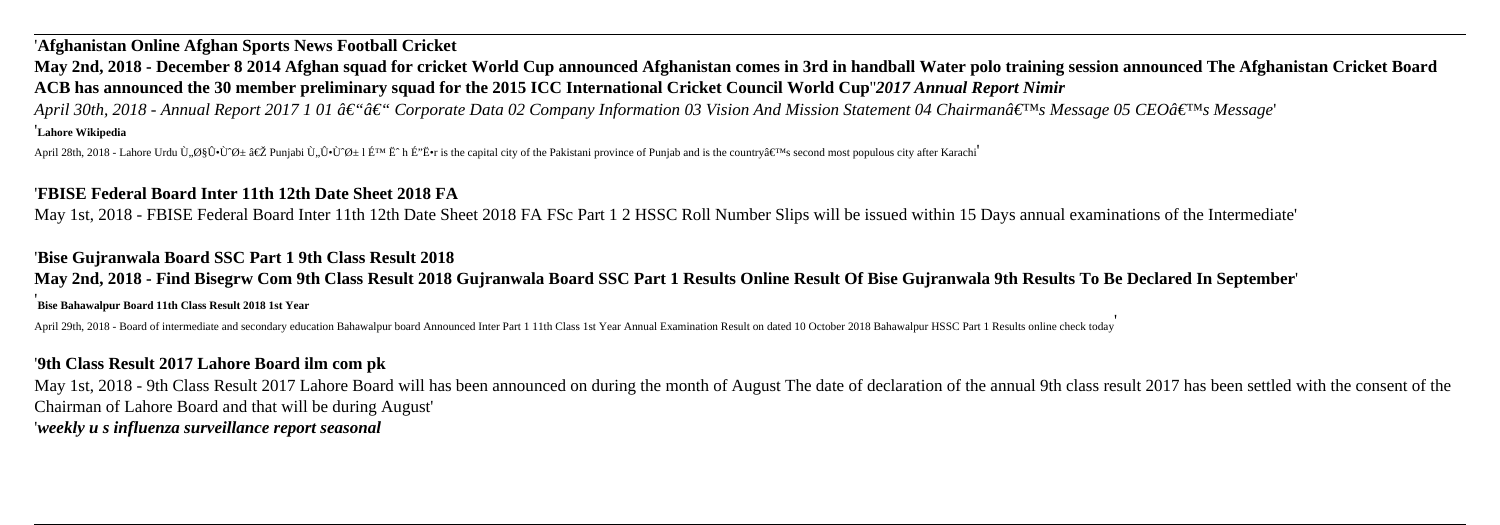### '**pec rawalpindi 5th 8th class result 2018 board attock**

**may 1st, 2018 - here check online by roll no pec rawalpindi 5th 8th class result 2018 board attock chakwal jhelum grade five eight result 2017 rawalpindi 5th 8th result 2018 will be announced on 31st march**'

#### '*University Of Health Sciences Lahore*

*May 1st, 2018 - Welcome To University Of Health Sciences Lahore University Of Health Sciences UHS Lahore Is A Vibrant Internationally Recognized Student Centered Research University With 87 Colleges And Institutes Affiliated And Around 70 363 Undergraduate And 5 622 Postgraduate Students Registered With It*'

#### '**BISE Lahore Board 9th Class Date Sheet 2018 ilm com pk**

May 1st, 2018 - Check out the BISE Lahore Board 9th Class SSC Part I Date sheet for the year 2018 As from the past record of Board of Intermediate and Secondary Education it is expected that the Date sheet for 9th class will be declared in the month of January as BISE Lahore declared their date sheet before one to two months of the annual exams'

### '**UHS 1st MBBS and BDS Merit List 29th of November for**

**April 30th, 2018 - University of Health Sciences UHS Lahore will upload the 1st Merit List of MBBS and BDS of all categories Open Merit and quota seats on Wednesday 29th of November 2017 as per given schedule**'

#### '**GC University Lahore Admission 2018 BS amp MS Programs**

April 30th, 2018 - GC University Lahore Admission 2018 online You can see about GC University Lahore Admission Courses Procedure Eligibility Criteria Programs'